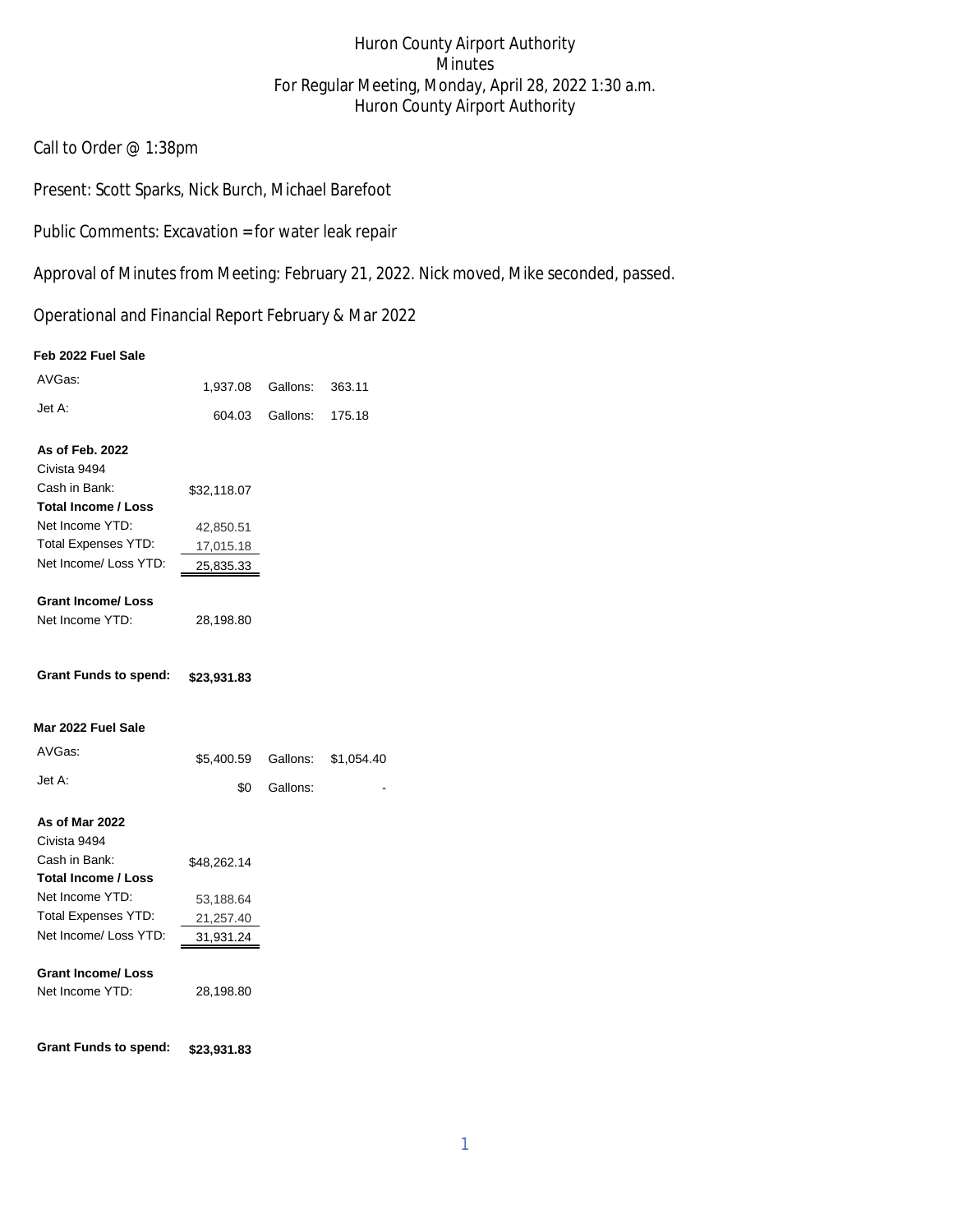### **Huron County Airport Authority February 2022 Invoice Approval**

|                              | Date: | 3/14/2022*  |               | For Meeting on:           | 3/28/2022      | (cancelled) |
|------------------------------|-------|-------------|---------------|---------------------------|----------------|-------------|
| <b>Company</b>               |       | <b>Date</b> | <b>Amount</b> | <b>Purchase</b>           | <b>Check #</b> |             |
| Albrecht, Bill               |       | 3/14/2022   | 400.00        | EPA Reporting - Feb 2022  | 1265           |             |
| <b>Beck Aviation</b>         |       | 3/14/2022   | 155.79        | Maintenance - Feb 2022    | 1266           |             |
| Ferrellgas                   |       | 3/14/2022   | 1,488.51      | inv#1117774163, 12/26/221 | 1267           |             |
| Northern Ohio Rural Water    |       | 3/14/2022   | 857.30        | $1/18/22 - 2/16/22$       | 1268           |             |
| Renée Thompson               |       | 3/14/2022   | 400.00        | Feb 2022                  | 1269           |             |
| <b>Ohio Business Gateway</b> |       | 3/26/2022   | 184.28        | Feb Sales Tax             | <b>EFT</b>     |             |
| Ohio Edison - Office         |       | 2/17/2022   | 241.53        | Dec 24 to Jan 25, 2022    | <b>EFT</b>     |             |
| Ohio Edison - Runway         |       | 2/17/2022   | 215.12        | Dec 24 to Jan 25, 2022    | <b>EFT</b>     |             |
| Ohio Edison - W. Hangar      |       | 2/17/2022   | 77.66         | Dec 24 to Jan 25, 2022    | <b>EFT</b>     |             |
| Ohio Edison - N. Hangar      |       | 2/17/2022   | 75.37         | Dec 24 to Jan 25, 2022    | EFT            |             |
|                              |       |             | 4,095.56      |                           |                |             |

Approval to Pay February Invoices: \$4,095.56 Nick moved, Mike seconded, passed.

## **Huron County Airport Authority March 2022 Invoice Approval**

|                                                         | 4/10/2022<br>Date: |               | For Meeting on:                      | 4/11/2022      |
|---------------------------------------------------------|--------------------|---------------|--------------------------------------|----------------|
| <b>Company</b>                                          | <b>Date</b>        | <b>Amount</b> | <b>Purchase</b>                      | <b>Check #</b> |
| Albrecht, Bill                                          | 4/10/2022          | 400.00        | EPA Reporting - Mar 2022             | 1270           |
| Alloway                                                 | 4/10/2022          | 47.70         | inv# 0203646 - Analysis              | 1271           |
| <b>Beck Aviation</b>                                    | 4/10/2022          | 155.79        | Maintenance - Mar 2022               | 1272           |
| Northern Ohio Rural Water                               | 4/10/2022          | 956.00        | 2/16/22 - 3/18/22                    | 1273           |
| Schafer's Repair & Maint.                               | 4/10/2022          | 466.09        | inv# 100 - Lawn Mower Repair         | 1274           |
| <b>Superior Fire Services</b>                           | 4/10/2022          | 45.00         | Annual Inspection                    | 1275           |
| Renée Thompson                                          | 4/10/2022          | 400.00        | Mar 2022                             | 1276           |
| <b>US Postmaster</b>                                    | 4/10/2022          | 68.00         | Roll of stamps-void: stamps @ office | 1277           |
| <b>Scott Sparks</b>                                     | 4/10/2022          | 15.98         | Snack reimbursements                 | 1278           |
| <b>Ohio Business Gateway</b>                            | 4/10/2022          | 184.28        | Mar Sales Tax                        | <b>EFT</b>     |
| Ohio Edison - Office                                    | 3/22/2022          | 388.60        | Jan 26 to Feb 23, 2022               | <b>EFT</b>     |
| Ohio Edison - Runway                                    | 3/18/2022          | 211.10        | Jan 26 to Feb 23, 2022               | <b>EFT</b>     |
| Ohio Edison - W. Hangar                                 | 3/22/2022          | 91.26         | Jan 26 to Feb 23, 2022               | <b>EFT</b>     |
| Ohio Edison - N. Hangar                                 | 3/18/2022          | 100.16        | Jan 26 to Feb 23, 2022               | <b>EFT</b>     |
|                                                         |                    | 3,529.96      | 3,461.96                             |                |
| (invoices added/paid after report<br>was complete. rkt) |                    |               |                                      |                |
| <b>Adelman Construction</b>                             | 4/10/22            | 4,474.50      | Snow Plowing                         | 1279           |
| Janotta & Herner                                        | 4/10/22            | 704.79        | Roof Leak                            | 1280           |
| S.G. Parker & Sons Electric                             | 4/10/22            | 1040.00       | Repairs                              | 1281           |
|                                                         |                    | 6,219.29      |                                      |                |
| <b>TOTAL ADJUSTED INVOICES</b>                          |                    | \$9,681.25    |                                      |                |

Approval to Pay adjusted March Invoices: \$3,529.96 \$9,681.25. Scott moved, Mike seconded, passed.